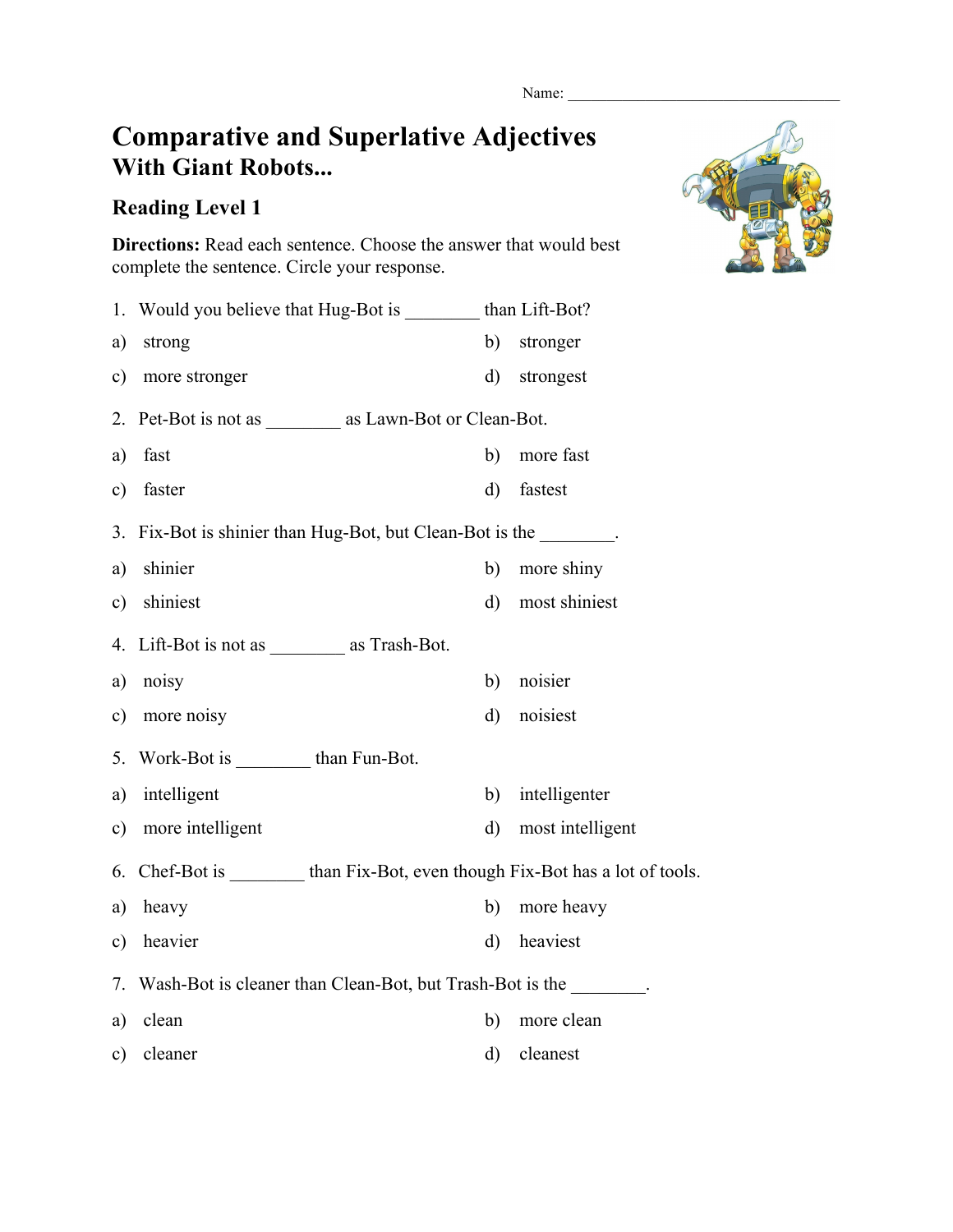|               | 8. Lift-Bot is _________ but Helper-Bot is taller.                                  |              |                |  |  |  |
|---------------|-------------------------------------------------------------------------------------|--------------|----------------|--|--|--|
| a)            | tall                                                                                | b)           | taller         |  |  |  |
| $\mathbf{c})$ | tallest                                                                             | $\rm d$      | most tall      |  |  |  |
|               | 9. Clean-Bot may be louder than Chef-Bot, but Trash-Bot is the ________ home robot. |              |                |  |  |  |
| a)            | loud                                                                                | b)           | most loud      |  |  |  |
| $\mathbf{c})$ | louder                                                                              | $\rm d$      | loudest        |  |  |  |
|               | 10. Helper-Bot may be friendly, but Hug-Bot is ________.                            |              |                |  |  |  |
| a)            | friendly                                                                            | b)           | friendlier     |  |  |  |
| $\mathbf{c})$ | friendliest                                                                         | $\mathbf{d}$ | most friendly  |  |  |  |
|               | 11. Clean-Bot thought the floor was __________ than before.                         |              |                |  |  |  |
| a)            | disgusting                                                                          | b)           | disgustinger   |  |  |  |
|               | c) more disgusting                                                                  | $\mathbf{d}$ | disgustingist  |  |  |  |
| 12.           | Chef-Bot made the soup that it could.                                               |              |                |  |  |  |
| a)            | spicier                                                                             | b)           | spiciest       |  |  |  |
| $\mathbf{c})$ | more spicy                                                                          | $\mathbf{d}$ | most spiciest  |  |  |  |
|               | 13. After fixing the truck, Fix-Bot was just as __________ as Dig-Bot.              |              |                |  |  |  |
| a)            | dirty                                                                               | b)           | dirtier        |  |  |  |
| $\mathbf{c})$ | more dirty                                                                          | $\mathbf{d}$ | dirtiest       |  |  |  |
|               | on soft surfaces than it is on hard surfaces.<br>Clean-Bot is<br>14.                |              |                |  |  |  |
| a)            | gentle                                                                              | b)           | gentler        |  |  |  |
| c)            | more gentler                                                                        | $\rm d$      | gentlest       |  |  |  |
|               | Hug-Bot was made to be _________ than most bots.<br>15.                             |              |                |  |  |  |
| a)            | sensitive                                                                           | b)           | sensitiver     |  |  |  |
| $\mathbf{c})$ | more sensitive                                                                      | $\rm d$      | most sensitive |  |  |  |
| 16.           | Guard-Bot is __________ than Hug-Bot.                                               |              |                |  |  |  |
| a)            | dangerous                                                                           | b)           | dangerouser    |  |  |  |
| $\mathbf{c})$ | more dangerous                                                                      | d)           | most dangerous |  |  |  |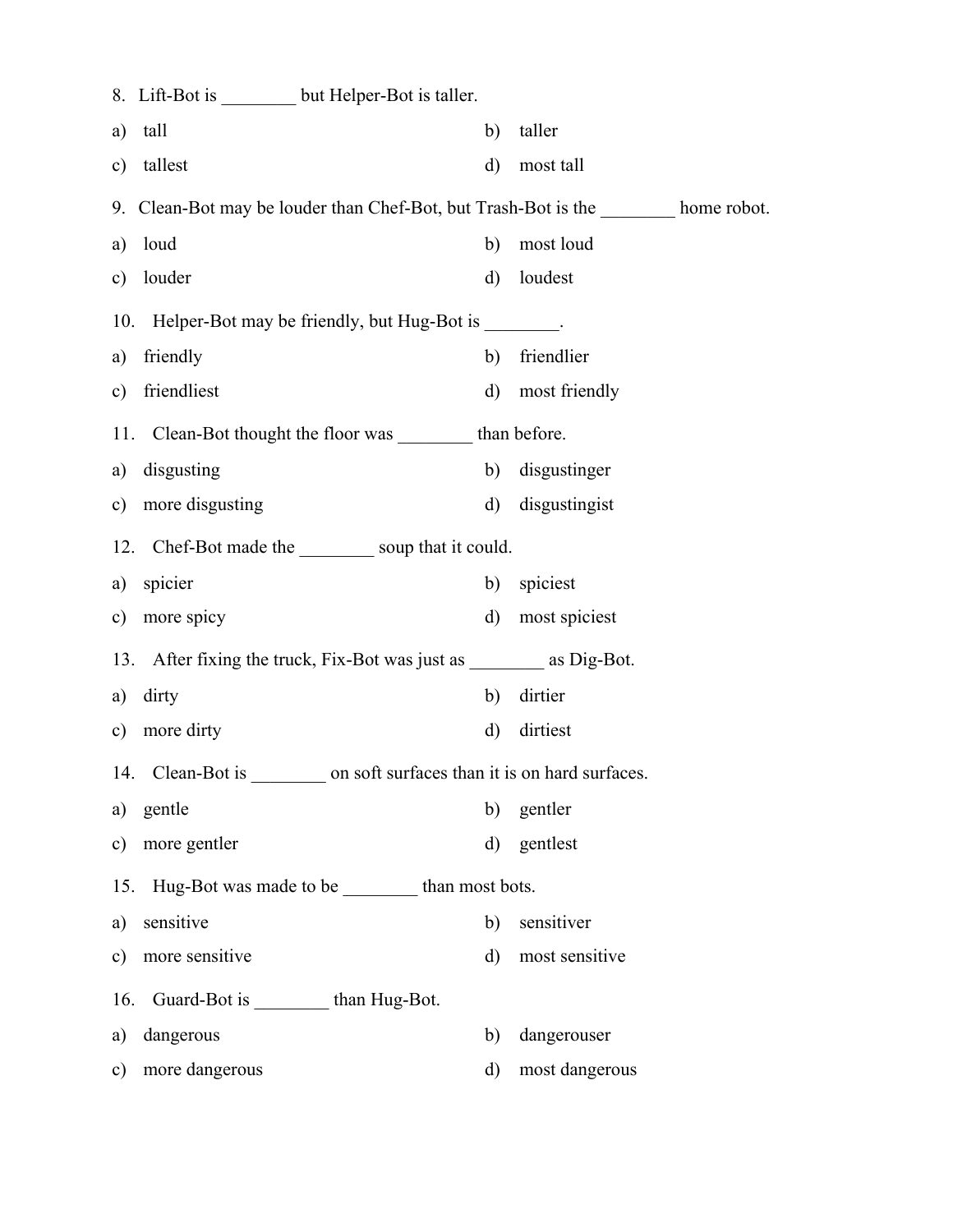|                                                                          | 17. Hug-Bot may be cuter than Guard-Bot, but Kitty-Bot is the __________ robot. |                   |                |  |  |  |  |
|--------------------------------------------------------------------------|---------------------------------------------------------------------------------|-------------------|----------------|--|--|--|--|
| a)                                                                       | cute                                                                            | b)                | cuter          |  |  |  |  |
| $\mathbf{c})$                                                            | more cuter                                                                      | $\mathbf{d}$      | cutest         |  |  |  |  |
|                                                                          | 18. Even with a few screws loose, Homework-Bot got the score on the test.       |                   |                |  |  |  |  |
| a)                                                                       | best                                                                            | b)                | bestest        |  |  |  |  |
| $\mathbf{c})$                                                            | most best                                                                       | $\mathbf{d}$      | most bestest   |  |  |  |  |
|                                                                          | 19. Chef-Bot has a sharp blade but Lawn-Bot's blade is even                     |                   |                |  |  |  |  |
| a)                                                                       | sharp                                                                           | b)                | sharper        |  |  |  |  |
| $\mathbf{c})$                                                            | more sharp                                                                      | $\mathbf{d}$      | more sharper   |  |  |  |  |
|                                                                          | 20. Most robots are pretty clean, but Chef-Bot is                               |                   |                |  |  |  |  |
| a)                                                                       | messy                                                                           | b)                | messier        |  |  |  |  |
| $\mathbf{c})$                                                            | more messy                                                                      | $\mathbf{d}$      | messiest       |  |  |  |  |
| 21.                                                                      | Pet-Bot is chattier than Hug-Bot, but Wash-Bot is the state bot of all.         |                   |                |  |  |  |  |
| a)                                                                       | more chatty                                                                     | b)                | more chattier  |  |  |  |  |
| $\mathbf{c})$                                                            | most chattiest                                                                  | $\rm d)$          | chattiest      |  |  |  |  |
|                                                                          | Guard-Bot is __________ even by robot standards.<br>22.                         |                   |                |  |  |  |  |
| a)                                                                       | ugly                                                                            | b)                | uglier         |  |  |  |  |
| c)                                                                       | more ugly                                                                       | $\rm d)$          | ugliest        |  |  |  |  |
|                                                                          | 23. Ninja-Bot is                                                                | than most robots. |                |  |  |  |  |
| a)                                                                       | sneaky                                                                          | b)                | sneakier       |  |  |  |  |
| $\mathbf{c})$                                                            | more sneakier                                                                   | d)                | sneakiest      |  |  |  |  |
| Pet-Bot is chattier than Hug-Bot, but Wash-Bot is the bot of all.<br>24. |                                                                                 |                   |                |  |  |  |  |
| a)                                                                       | more chatty                                                                     | b)                | more chattier  |  |  |  |  |
| $\mathbf{c})$                                                            | chattiest                                                                       | $\mathbf{d}$      | most chattiest |  |  |  |  |
| 25.                                                                      | Lift-Bot was ___________ of Throw-Bot.                                          |                   |                |  |  |  |  |
| a)                                                                       | jealous                                                                         | b)                | jealouser      |  |  |  |  |
| $\mathbf{c})$                                                            | more jealouser                                                                  | $\mathbf{d}$      | jealousest     |  |  |  |  |
|                                                                          |                                                                                 |                   |                |  |  |  |  |